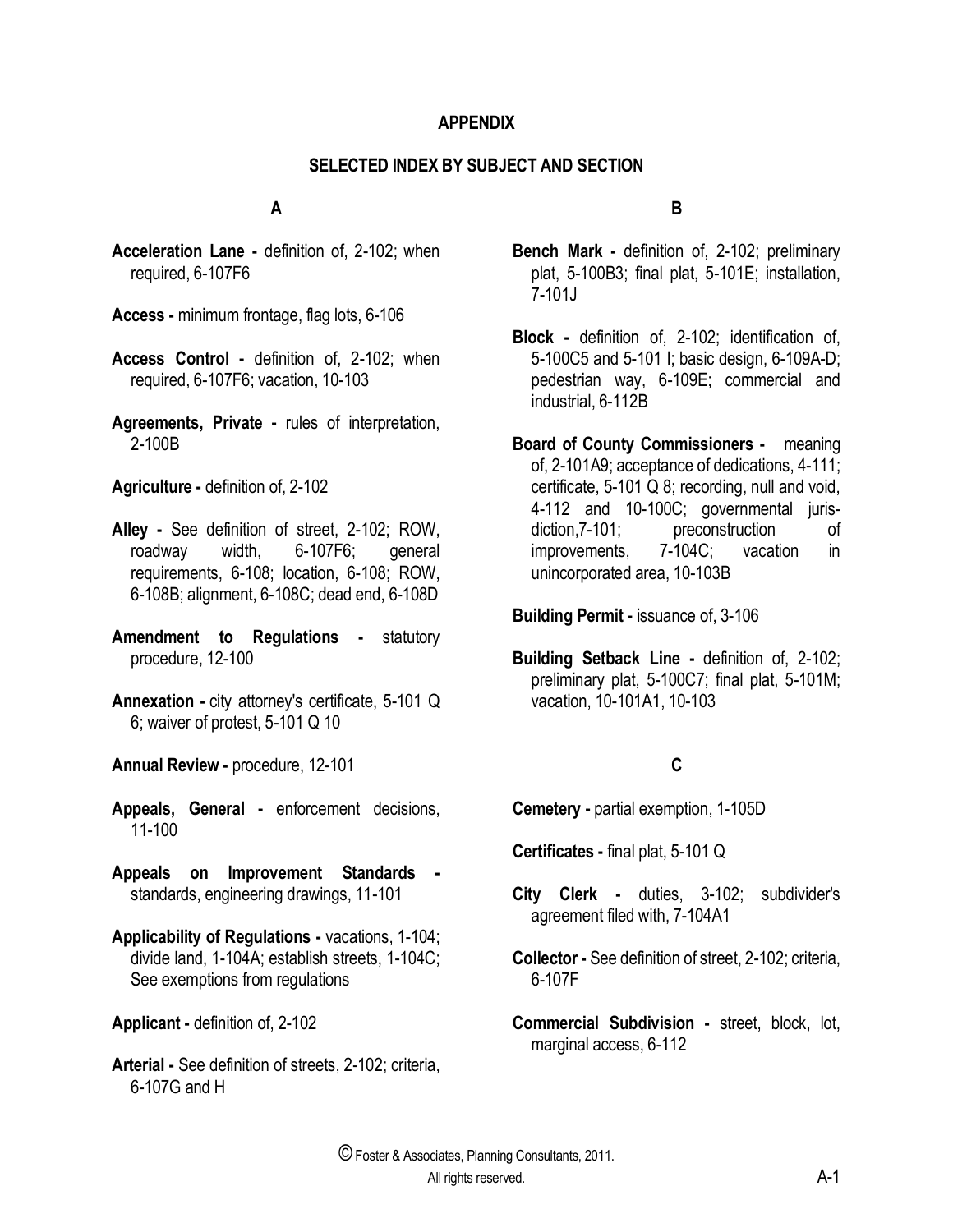- **Comprehensive Plan -** meaning of, 2-101A12; conformity to, 6-101; street layout, 6-107A, B and G
- **Contradictory Regulations -** rules of interpretation, 2-100A
- **Correction of Platting Errors -** procedures, 10-102
- **County Commissioners -** See Board of County **Commissioners**
- **Cul-de-Sac -** See definition of street, 2-102; criteria, 6-107F and Q
- **Cumulative Limitations -** rules of interpretation, 2-100C
- **Curb Cut -** definition of, 2-102; access control, 6-107F6; radii, 6-107 O

### **D**

- **Dead End -** See definition of street, 2-102
- **Deceleration Lane -** definition of, 2-102; when required, 6-107F6
- **Dedication -** definition of, 2-102; acceptance by governing body, 5-101 Q 7 and 8
- **Deed Restrictions -** rules of interpretation, See private agreements, 2-100B; final plat review, 5-101R3
- **Design Criteria, Modification of -** guidelines, 11-103
- **Design Standards -** definition of, 2-102; See also Article 6
- **Detention Pond -** definition of, 2-102; use of, 7-102B

**Drainage -** preliminary plan, 5-100D3; final plan, 5-101R2; street, 7-102A; storm, detention ponds, 7-102B and 8-101A2

## **E**

**Easement -** definition of, 2-102; preliminary plat, 5-100B1 and C3; final plat, 5-101J; governing body acceptance, 5-101 Q 7 and 8; utility, 6-111A; drainage, 6-111B; vision triangle, 6-111C; oil or gas pipeline, 6-111D; screening, 6-111E; vacation, 10-103

**Effective Date -** of regulations, 13-101

- **Enforcement -** officials responsible, prohibited actions, 3-107
- **Engineer -** definition of, 2-102; engineering responsibility, 7-101; final plans, 8-101
- **Engineering Drawings -** final plans for improvements, 8-101; contents, 8-101A; review, 8-101B
- **Engineering Responsibility -** designated engineer, 7-101
- **Erosion, Excessive -** preventive measures, 6-105
- **Exemptions from Regulations -** list of exemptions from platting, 1-105; determination of exemption, 1-105

**Expressway -** See definition of street, 2-102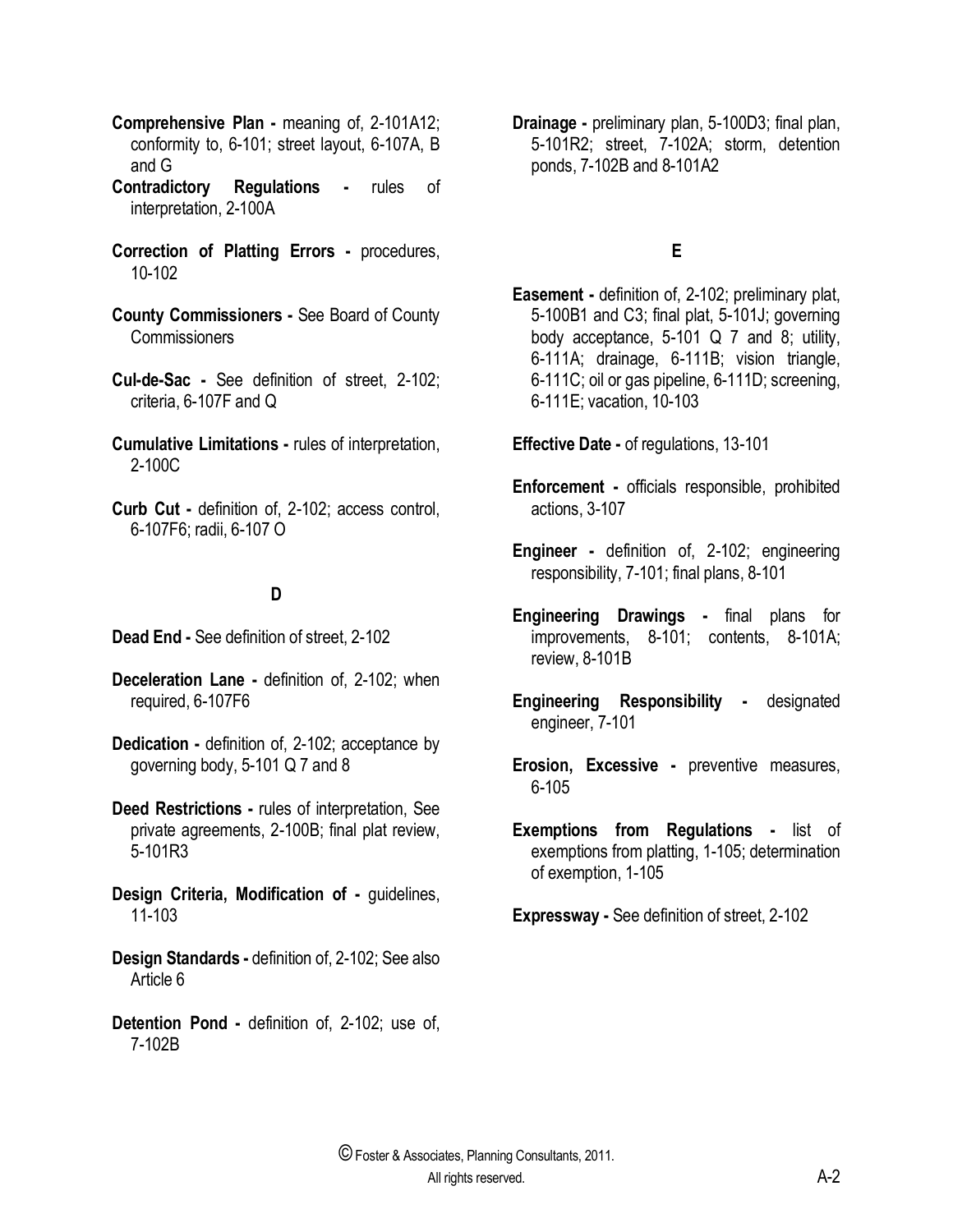**Fee -** fee schedule, 3-109

- **Final Plat -** See definition of plat, 2-102; filing, deadline, 4-106; action on, 4-107; failure to act on, 4-108; submittal to governing body, 4-109; action by city governing body, 4-110; county acceptance of dedications, 4-111; recording, 4-112; unit developments, 4-113; contents of, 5-101; scale, dimension, 5-101; subdivider's agreement and guarantees for installation, 7-104; See also approval of final plats for small tracts, 5-114
- **Final Plats for Small Tracts -** authorization, 4-114A; requirements, 4-114B; procedures, 4-114C
- **Fire Hydrant -** standards, 7-102F; plans, 8-101A3
- **Flag Lot -** definition of, 2-102; when permitted, 6-106
- **Flooding, Land Subject to -** minimum pad elevation, 5-101 O; standards, 6-104; Flood Insurance Rate Maps (F.I.R.M.), 6-104; See also City Zoning Regulations for floodplain management regulations
- **Frontage -** definition of, 2-102; access, 6-106
- **Frontage Road -** See marginal access street
- **Functional Classification System -**classification of streets, design standards, 6-107H; See also City Comprehensive Plan

# **G**

**Governing Body (City) -** meaning of, 2-101A9; duties, 3-105; final plat submittal, 4-109; final plat action, 4-110; certificate accepting dedications, 5-101 Q 7; cooperation on improvements, 7-102 and 7-104; acceptance

of improvements, 8-104; appeals, 11-100 and 101; waiver, 11-102; See Board of County Commissioners and Township Trustees

**"Grandfather Clause" -** exemptions, 1-105A; See vesting of development rights

### **Guarantees for Installation of**

**Required Improvements -** general, 7-104; subdivider's agreement, 7-104A1; bonding, cashier's check, irrevocable letter of credit, escrow account, 7-104A2; maintenance, 7-104A3; petitions, 7-104B; preconstruction of improvements, 7-104C; utilities, 7-104D; monuments, 7-104E

## **H**

- **Half-Street -** See definition of street, 2-102; conditions for acceptance, 6-107 O
- **Homeowners' Association –** definition of, 2-102

### **I**

- **Improvements, Acceptance of –** definition of procedures, 8-1013
- **Improvements, Construction of -** requirements, inspection, 8-102; acceptance, 8-103
- **Improvements, Existing -** responsibility, 7-102; exceptions, 7-103
- **Improvements, Off-Site -** requirements for, 7-105
- **Improvements, Public -** definition of, 2-102
- **Improvements, Required -** streets, alleys, curbs, gutters, drainage, 7-102A; storm drainage, 7-102B; sidewalks, 7-102C; street signs, 7-102D; water supply, 7-102E; fire hydrants, 7-102F; sanitary sewer system, 7-102G; wiring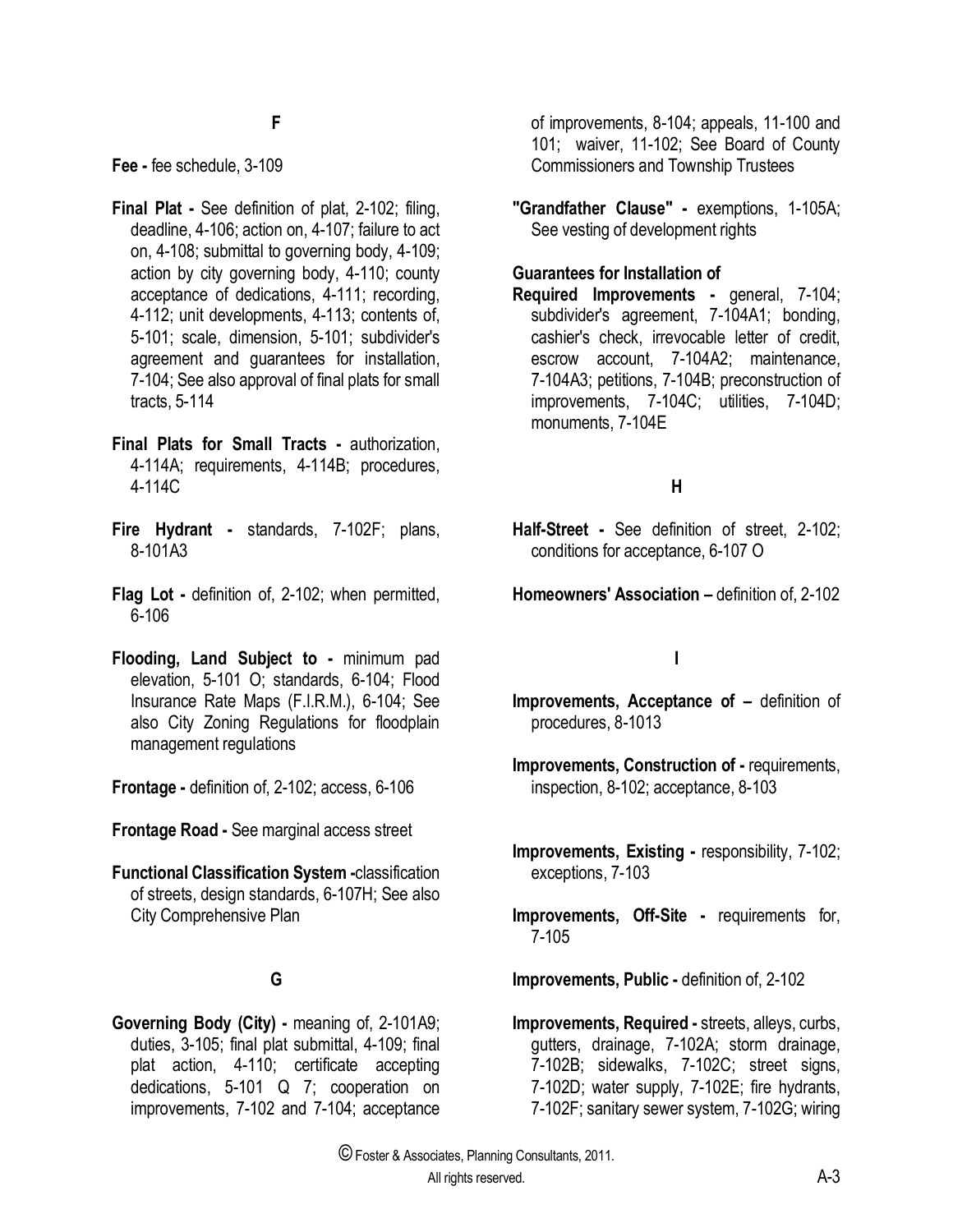for power, street lights, telephone and cable TV, 7-102H; screening plan, 7-102 I; monuments, certified, 7-102J and 7-104D; relocated, exceptions for existing , 7-102K and 7-103; soil erosion, 7-102L; agreement and installation guarantees, 7-104; responsibility for, 7-104; subdivider's agreement, 7-104A1; fiscal sureties, 7-104A2; maintenance guarantees, 7-104A3; petitions, 7-104B; utility guarantees, 7-104C; off-site, 7-105; engineering drawings, appeals, 8-101 and 11-101; construction, inspection, 8-102; acceptance, 8-103; appeal on standards, 11-101; waiver, 11-102

#### **Improvements, Waiver of -** procedures, 11-102

- **Industrial Subdivision -** street, block, lot, marginal access, 6-112; lot split exemption, 9-102
- **Inspection of Improvements -** procedures, 8-102

**Iron -** See monument

### **J-K**

**Judicial Review -** court review, 12-102

**Jurisdiction, Subdivision -** See subdivision jurisdiction

### **L**

**Land Planner -** definition of, 2-102

**Land Surveyor -** definition of, 2-102; final plat, 5-101; certificate and legal description, 5-101 Q 1; County Surveyor's certificate, 5-101 Q 2; monuments guarantee, 7-104E

- **Local Street -** See definition of street, 2-102; criteria, 6-107F
- **Lot -** definition of, 2-102; numbering, 5-100C4 and 5-101H; location, type, use, 6-110A; zoning regulations, 6-110B and E; water supply, sewage disposal, 6-110B and C; depth, 6-110D; area calculation, 6-110E; double frontage, 6-110F; reversed frontage, 6-107D and 6-110G; corner lot, 6-110H; side lines, 6-110 I; commercial and industrial, 6-112B
- **Lot Depth -** definition of, 2-102; maximum, 6-110D
- **Lot, Double Frontage -** definition of, 2-102; design criteria, 6-110F

**Lot Line -** definition of, 2-102

- **Lot, Reversed Frontage -** definition of, 2-102; design criteria, 6-110G
- **Lot Split -** definition of, 2-102; application, notice, 9-100; approval guidelines, 9-101; planning commission approval, 9-101B and C; industrial exemption, 1-105G and 9-102
- **Lot Width -** definition of, 2-102; corner lot, 6-110H

### **M-N**

- **Maintenance Guarantees -** correction of defects, 7-104A3; preconstruction of improvements, 7-104C
- **Marginal Access Street -** See definition of street, 2-102; criteria, 6-107F; commercial and industrial subdivision, 6-112C
- **Metes and Bounds Description -** transfer or sale by, 3-107A
- **Minimum Pad Elevation -** definition of, 2-102; final plat, 5-101 O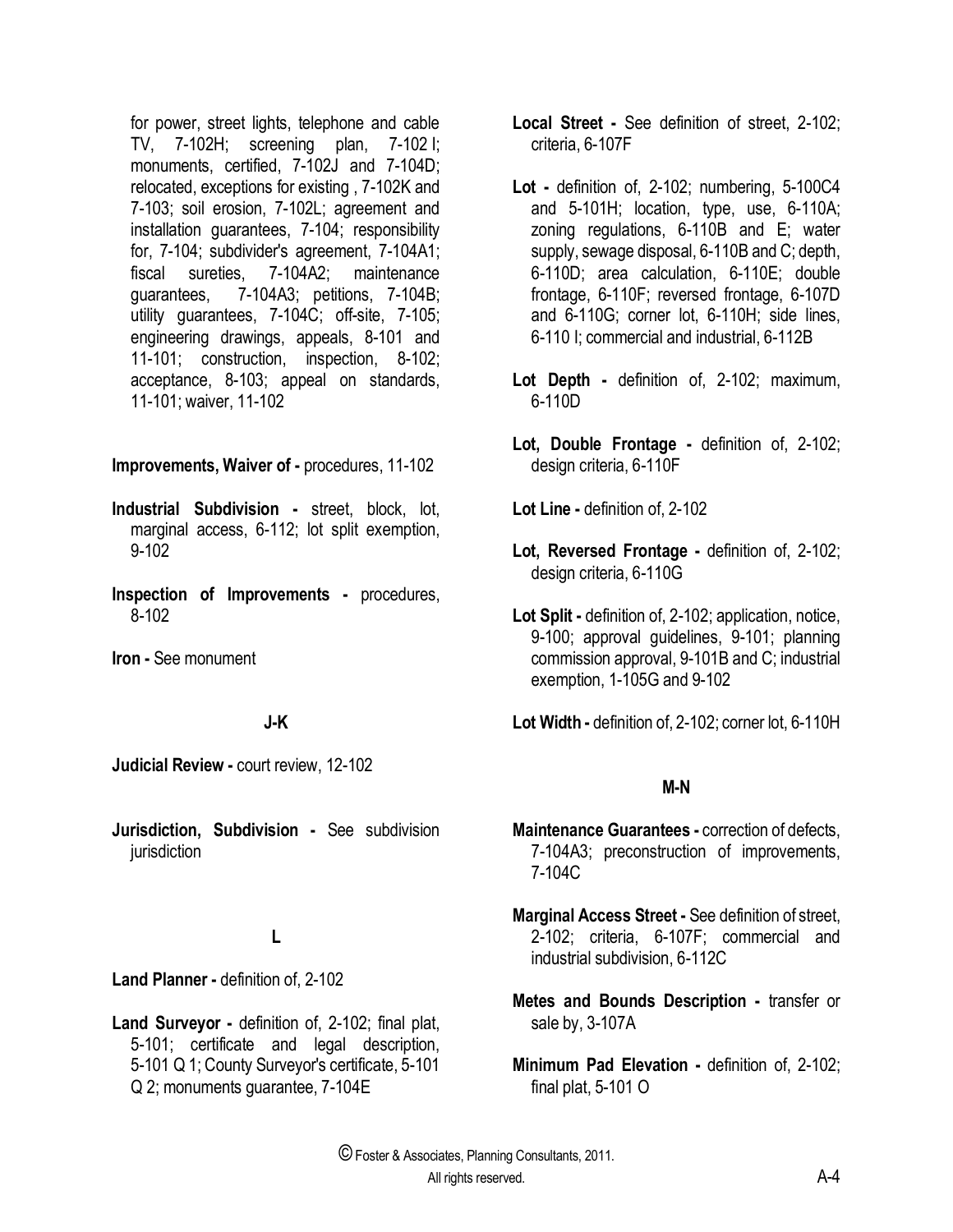**Modification of Design Criteria -** guidelines, 11-103

**Monument -** definition of, 2-102; preliminary plat, 5-100B4; final plat, 5-101D; land surveyor's certificate, 5-101 Q 1; installation, 7-102J; guarantee, 7-104E

**Mortgage Holder -** certificate of, 5-101 Q 3

# **O**

- **Occupancy Certificate -** issuance of building or zoning, 3-106
- **Off-Site Improvements -** requirements for, 7-105
- **Open Space, Land for -** dedications or easements, 6-103
- **Ordinance, Approving and Incorporating -** official copy, Appendix
- **Owner -** definition of, 2-102; certificate and dedication, 5-101 Q 3

# **P-Q**

- **Park, Reservation for -** See public facility sites
- **Parking Strip -** definition of, 2-102; width, use, 6-107F5
- **Pedestrian Way (Crosswalk) -** definition of, 2-102; access, 6-109E
- **Petition, Improvement -** definition of, 2-102; guaranteeing, 7-104B; submittal, 8-100; See also vacation petition

**Planning Area -** description of, 2-101A10

**Planning Commission -** meaning of, 2-102A8; duties, 3-104; certificate of plat approval, 5-101 Q 5; amendment to regulations, 12-100; adoption of regulations, 13-101

**Plat -** definition of, 2-102

**Plat Sheet Size -** maximum, 5-101

- **Preliminary Plat -** See definition of plat, 2-102; filing, 4-101; distribution and review, 4-102; action on, 4-103; failure to act on, 4-104; effect of approval, 4-105; contents of, 5-100; scale, 5-101
- **Public Facility Sites -** acquisition or dedication, 6-102
- **Purpose of Regulations -** purpose generally, 1-101

# **R**

- **Recording -** final plat, 4-112; register of deed's certificate, 5-101 Q 9; null and void, 10-100 C
- **Recreation Areas, Reservation for -** See public facility sites
- **Replat -** See definition of plat, 2-102; See vacation of recorded plat
- **Report -** summary of subdivision statistics, 3-110
- **Reserve -** definition of, 2-102; preliminary plat, 5-100C6; final plat, 5-101N; public facility sites, 6-102; open space, 6-103
- **Restrictive Covenants -** rules of interpretation, See private agreements, 2-100B; annexation waiver, final plat review, 5-101R3
- **Resubdivision -** definition of, 2-102; exceptions for existing improvements, 7-103; See replat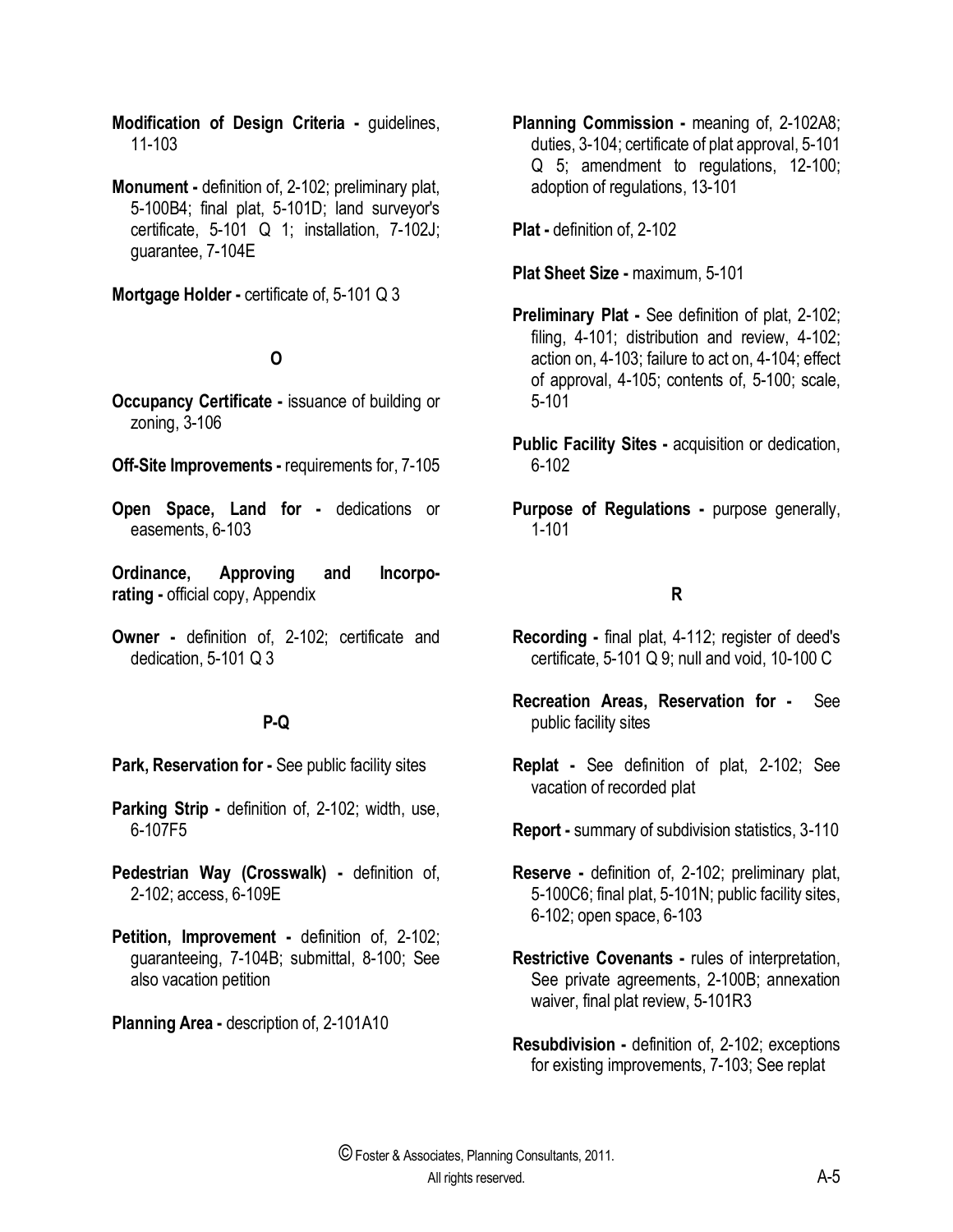**Right of Way -** definition of, 2-102; criteria, 6-107F

**Roadway -** definition of, 2-102; criteria, 6-107F

**Rules of Word Construction -** definition of selected words, 2-101; undefined words or terms, 2-101C

## **S**

- **Sanitary Sewer System -** lot sizes, 6-110B and C; standards, 7-102G; plans, 8-101A4
- **Screening -** definition of, 2-102; easement, 6-111E; required improvement, 7-102 I

**Severability -** effect of, 13-100

- **Sidewalks -** location, handicapped access, 7-102C
- **Sketch Plan -** See definition of plat, 2-102; submittal, 4-100
- **Small Tracts -** See final plats for small tracts
- **Solar Access -** street orientation, 6-107R
- **Special Assessments -** due before recording, 4-111 and 5-101 Q 9; title report, 5-101R1
- **Statutory Authority applicable state statutes,** 1-102
- **Street -** definition of, 2-102; See street, layout and design
- **Street Names -** preliminary plat, existing, proposed, 5-100B1 and C2; final plat, 5-101 L

**Street Signs -** standards, 7-102D

**Street Width -** definition of, 2-102

**Streets, Layout and Design -** arrangement and location, 6-107A, B and C; marginal access, reverse frontage lots, 6-107D and 6-110G; access reserve strip, 6-107E; ROW functional components, 6-107F; parking lanes, 6-107F2; curbs, 6-107F3; shoulders, 6-107F4; parking strips, 6-107F5; ROW and roadway width; 6-107F6, G and H; reverse curves, 6-107I; horizontal sight distance, 6-107J; intersecting, 6-107K; jogs, 6-107L; maximum roadway grades, 6-107M; minimum roadway grade, 6-107N; curb radii, 6-107 O; half-streets, 6-107P; cul-de-sac, turnaround, 6-107 Q

**Subdivide Land -** definition of, 2-102

**Subdivider -** definition of, 2-102

- **Subdivider's Agreement -** definition of, 2-102; agreement to install improvements, 7-104A
- **Subdivision -** definition of, 2-102; commercial and industrial, 6-112; urban or rural type, 7-100
- **Subdivision Administrator -** definition of, appointment, 2-102; duties, 3-101; enforcement, 3-107
- **Subdivision Jurisdiction -** regulations applicable to, extraterritorial jurisdiction covered, 1-103

**Subdivision Committee -** duties, 3-103

**Survey Accuracy -** error of closure, 5-101F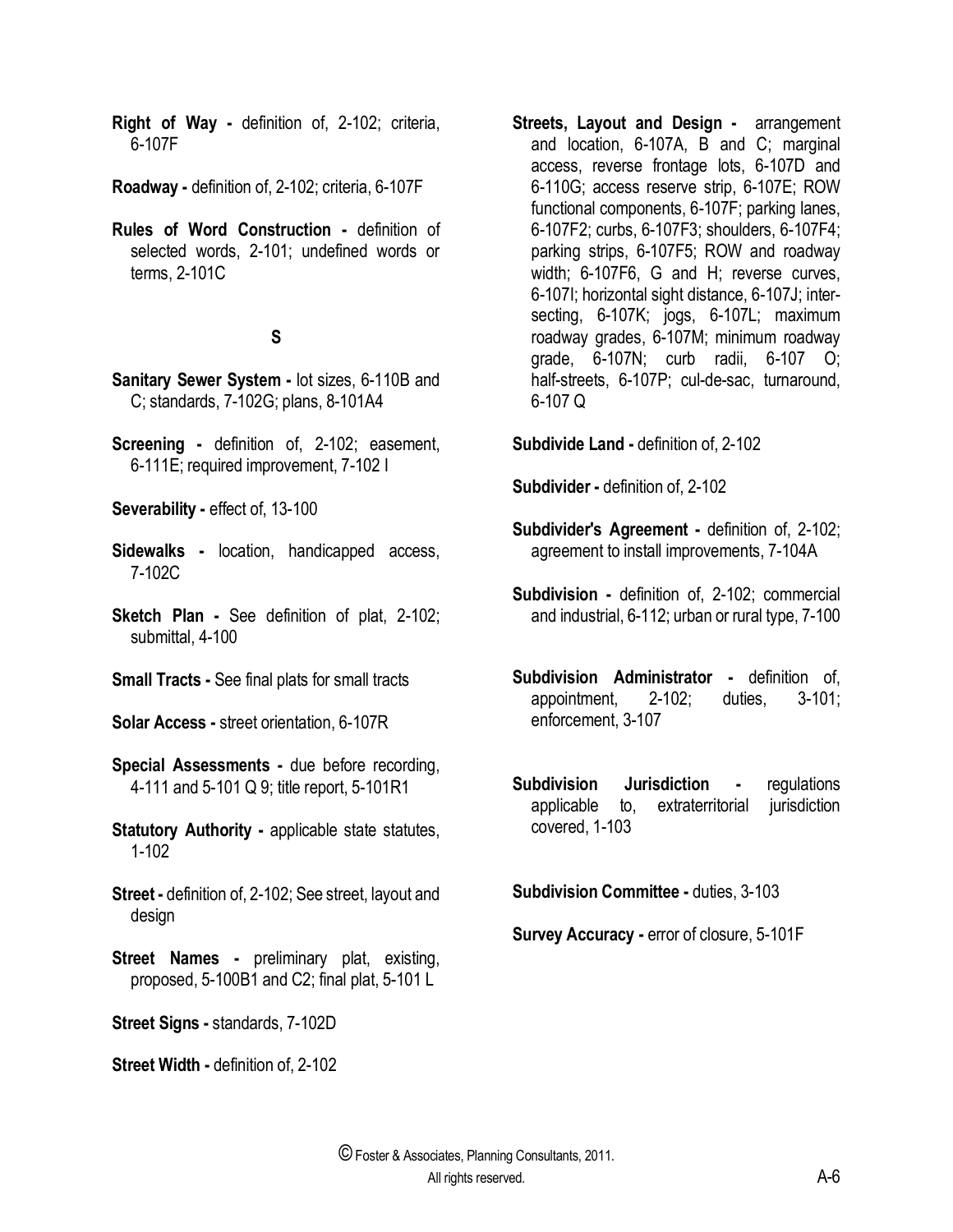- **Taxes -** due before recording, 4-112 and 5-101 Q 9; title report, 5-101R1
- **Title Report -** abstract company's, attorney's opinion, 5-101R1

**Topographic Survey -** requirements, 5-100B3

- **Township Trustees -** governmental jurisdiction, 7-101
- **Transfer Record -** county clerk certificate, 5-101  $Q<sub>9</sub>$
- **Turnaround -** definition of, 2-102; standards, 6-107 Q 2

#### **U**

- **Unincorporated Area -** exemption for agriculture and single-family residential, 1-105B and C
- **Unit Developments -** phasing of final plat, filing deadlines, 4-112
- **Unlawful Subdivisions -** rules of interpretation, 2-100D
- **Utilities -** preliminary plat, 5-100B2 and C4; wiring, 7-102H; guarantees, 7-104D; plans, 8-101A5
- **Vacation Petition -** street, alley, easement, public reservation, plat, 10-103; inside city, 10-103A; extraterritorial jurisdiction, 10-103B
- **Vesting of Development Rights -** status of single-family residential development, 2-100E
- **Vicinity Map -** preliminary plat requirement, 5-100D1
- **Violations -** penalties, 3-108A; remedies, 3-108B; floodplain, 3-108C
- **Vision Triangle -** definition of, 2-102; easement, 6-111C

#### **W-X-Y**

- **Waiver of Required Improvements -** by governing body, 11-102
- **Water Supply -** lot sizes, 6-110B and C; standards, 7-102F; plans, 8-101A3
- **Watercourse -** definition of, 2-102; preliminary plat requirement, 5-100B5
- **Wetland -** definition of, 2-102; preliminary plat requirement, 5-100B6; land for open space, 6-103

# **Z**

**Zero Lot Line -** See lot split procedure, Article 9

**Zoning Permit -** issuance of, 3-106

**Zoning Regulations -** preliminary plat, 5-100B9; lot dimensions, 6-110B; modifications not variances, 11-103D

# **V**

- **Vacation of Recorded Plat -** replatting, 10-101; petition, inside city, 10-103A; petition, extraterritorial jurisdiction, 10-103B
- **Vacation of Unrecorded Plat -** status of plat, procedure, 10-100